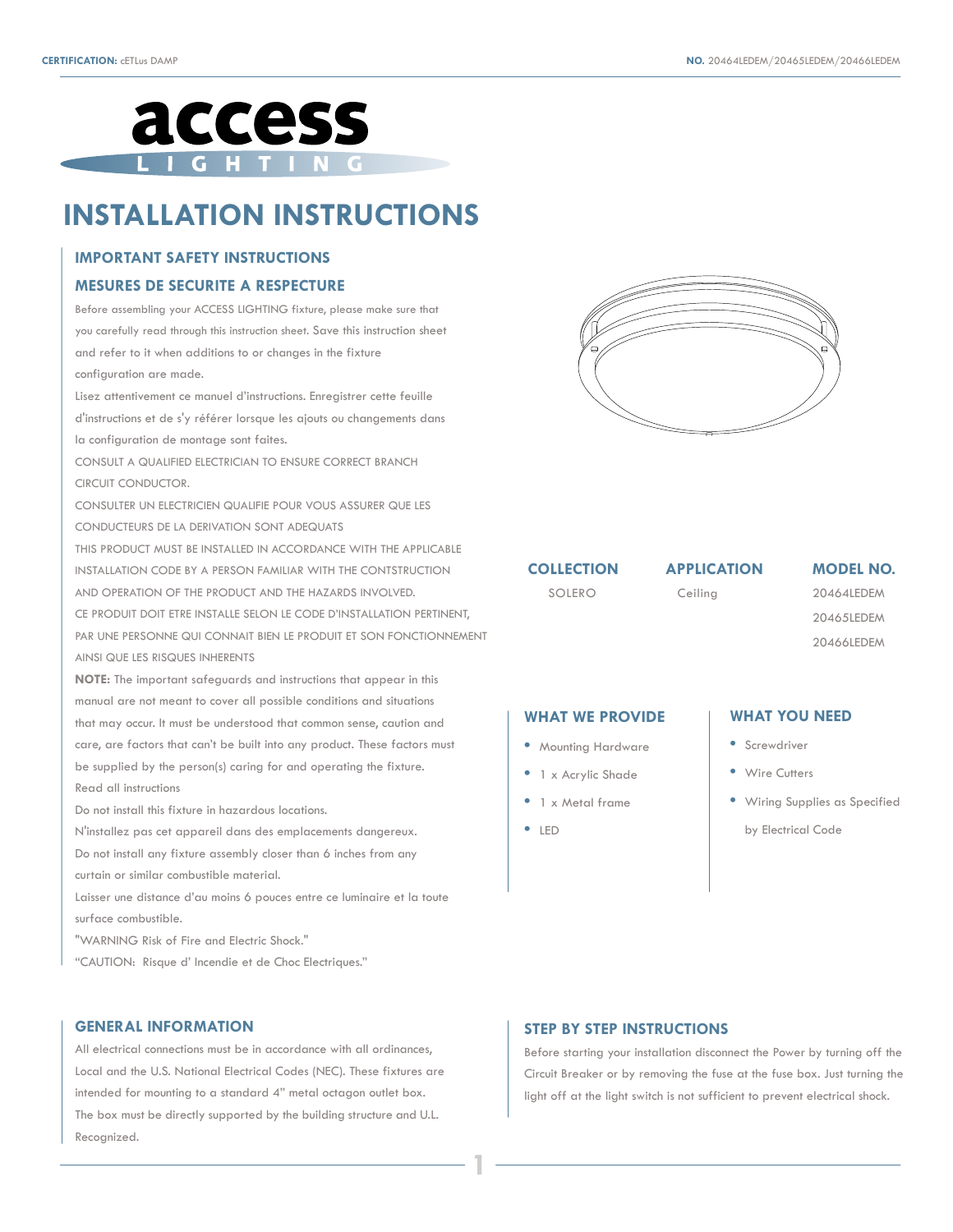



#### **PREPARE FIXTURE**

If there is an existing fixture remove it.

Expose the supply wires from the J-box .

Connect the black supply wire to the black fixture wire. Secure with the supplied wire nut. Connect the white supply wire to the white fixture wire. Secure with the supplied wire nut. Attach the green J-Box wire around green hexagonal head screw or connect it to the green supply grounding wire of the fixture. Secure all wires with U.L. Certified electrical tape (not supplied). Tuck all wires carefully into the J-Box.

### **MOUNT THE CANOPY**

Fit the fixture canopy up to the J-box. Secure with the supplied screws. Slightly rotate the canopy to fit in screw slot.



**SECURE THE SHADE**<br>Cover the acrylic shade w<br>holes with the threaded ro

**4**

**2**

**1**

Cover the acrylic shade with metal frame and align the holes with the threaded rods. Secure with the supplied nuts.

**RESTORE THE ELECTRICITY AND CHECK THE OPERATION OF YOUR NEW ACCESS LIGHTING FIXTURE**

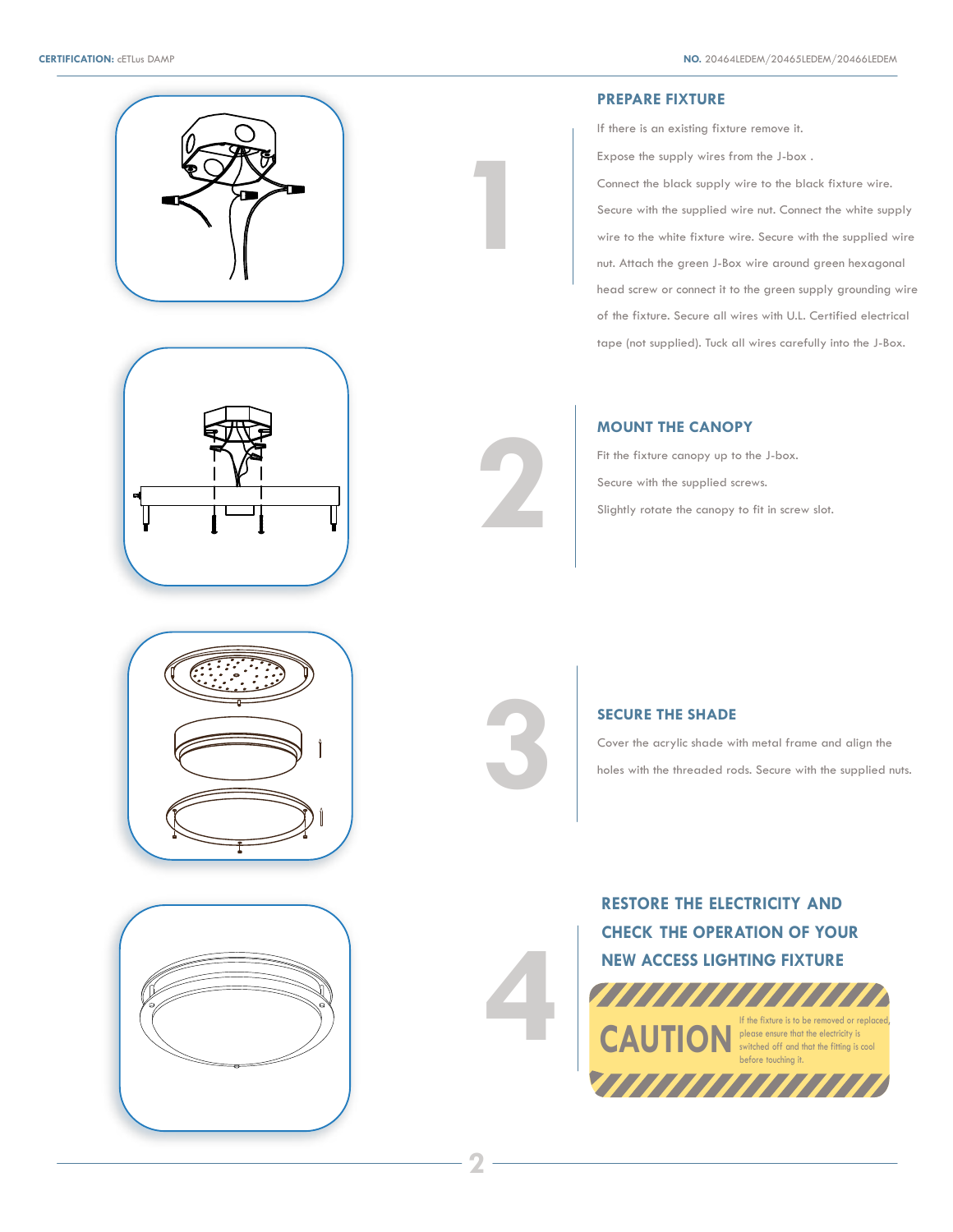- a) Do not use outdoors.
- b) Do not let power supply cords touch hot surfaces.
- c) Do not mount near gas or electric heaters.
- d) Equipment should be mounted in locations and at heights where it will not readily be subjected to tampering by unauthorized personnel.
- e) The use of accessory equipment not recommended by the manufacturer may cause an unsafe condition.
- f) Do not use this equipment for other than intended use.
- g) The external test switch should not be maintained-break type.
- h) Do not use with dimmers.

Max. mounting height: 9.85ft (3m)



Product wiring method

1) LED driver input: connected to the mains (120Vac), L-side series of wall switches, in non-emergency state, open or close the LED lights;

2) Emergency drive input: connected to the mains (120Vac), L-side series of separate wall test switch, you can test whether the normal emergency LED lights!

3) LED driver, in the non-emergency state, drive LED lamps work

4) Emergency drive: in non-emergency state to charge the battery in the emergency state, the conversion of battery power to the LED lights

5) Changing mode switch: First, in the normal state of the power test should be lighting emergency state, Second, long-term emergency state, you can turn off the emergency situation

6) LED load: LED lights for lighting;

7) Indicator light: shows the battery three working conditions (charging, saturation, discharge);

8) Lithium battery: 2200mAH, 11.1V, non-emergency storage of electricity, emergency power supply to the LED lights